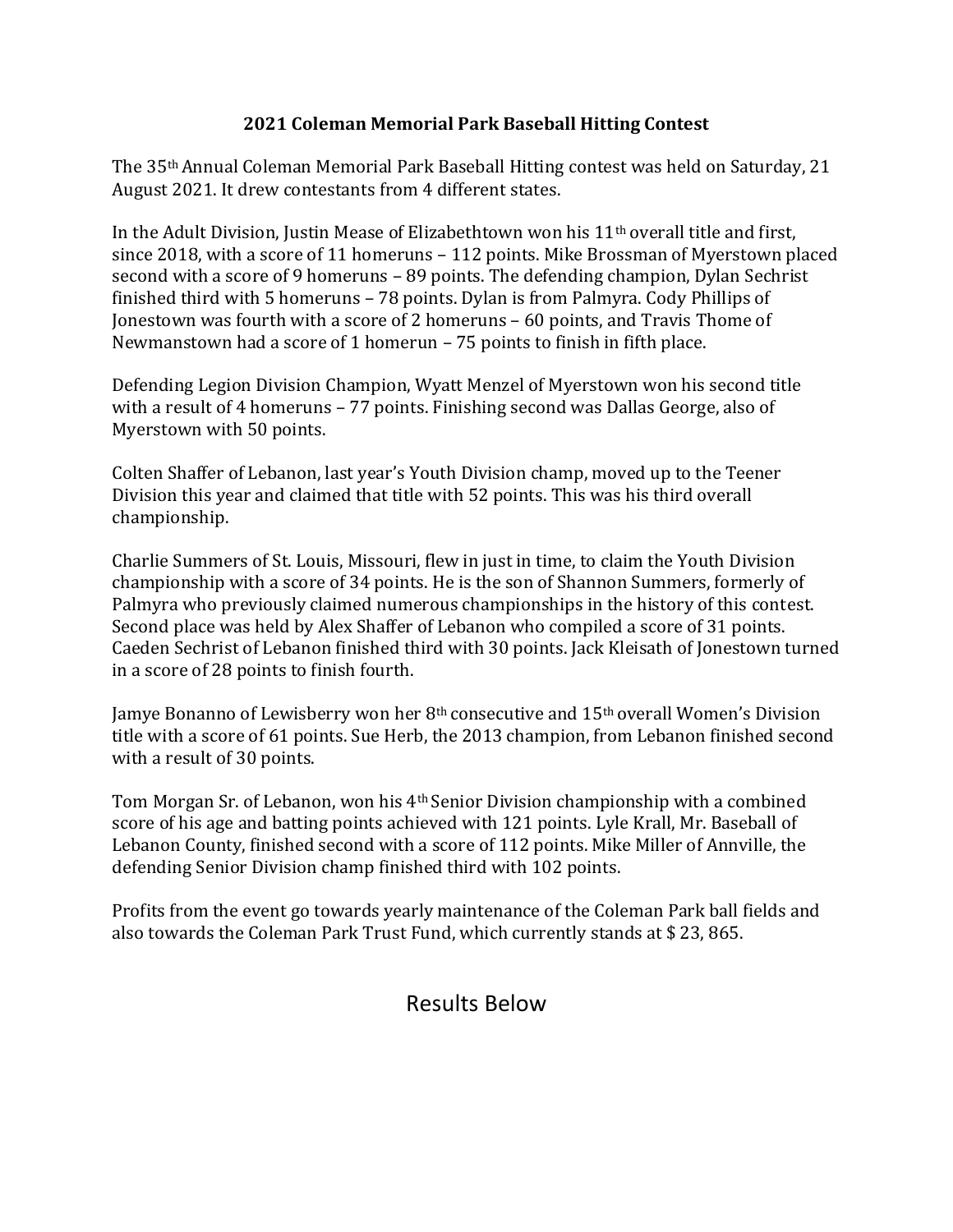## 2021. Baseball Hitting Contest

| <b>Coleman Memorial Park</b> |                                         | Lebanon, Pennsylvania                           | Saturday, 21 August 2021 |
|------------------------------|-----------------------------------------|-------------------------------------------------|--------------------------|
| YOUTH DIVISION               |                                         | (2008 or later)                                 |                          |
|                              | 1. Charlie Summers                      | St. Louis, Missouri                             | 34 points                |
|                              | 2. Alex Shaffer                         | Lebanon, PA                                     | 31 points                |
|                              | 3. Caeden Sechrist                      | Lebanon, PA                                     | 30 points                |
|                              | 4. Jack Kleisath                        | Jonestown, PA                                   | 28 points                |
|                              | 5. Cooper Crawford                      | Netuchen, New Jersey                            | 23 points                |
|                              | 6. Caden Phillips                       | Jonestown, PA                                   | 22 points                |
|                              | 7. Cody Mease                           | Elizabethtown, PA                               | 20 points                |
|                              | <b>Holt Mease</b>                       | Elizabethtown, PA                               | 20 points                |
|                              | 9. Christian Herling                    | Annville, PA                                    | 15 points                |
|                              | 10. Jude Penniston                      | Baltimore, Maryland                             | 13 points                |
|                              | Jaxson Roof                             | Lebanon, PA                                     | 13 points                |
|                              | 12. Braylon Sellers                     | Jonestown, PA                                   | 10 points                |
|                              | 13. Camden Kilmoyer Baltimore, Maryland |                                                 | 7 points                 |
|                              |                                         | 10 additional entries - best score listed above |                          |
|                              | <b>TEENER DIVISION</b>                  | (2007, 2006)                                    |                          |
|                              | 1. Colten Shaffer                       | Lebanon, PA                                     | 52 points                |
|                              |                                         | 1 additional entry - best score listed above    |                          |
| <b>LEGION DIVISION</b>       |                                         | (2005, 2004, 2003)                              |                          |
|                              | 1. Wyatt Menzel                         | Myerstown, PA                                   | 4 homeruns - 63 points   |
|                              | 2. Dallas George                        | Myerstown, PA                                   | 50 points                |
|                              |                                         | 1 additional entry - best score listed above    |                          |
|                              | <b>WOMEN'S DIVISION</b>                 |                                                 |                          |
| 1.                           | Jamye Bonanno                           | Lewisberry, PA                                  | 61 points                |
| 2.                           | Sue Herb                                | Lebanon, PA                                     | 25 points                |
|                              | 3. Erin Penniston                       | Baltimore, Maryland                             | 22 points                |
| 4.                           | Makayla Cawley                          | Lebanon, PA                                     | 21 points                |
| 5.                           | <b>Beth Mease</b>                       | Elizabethtown, PA                               | 16 points                |
| 6.                           | Aliona Penniston                        | Baltimore, Maryland                             | 11 points                |